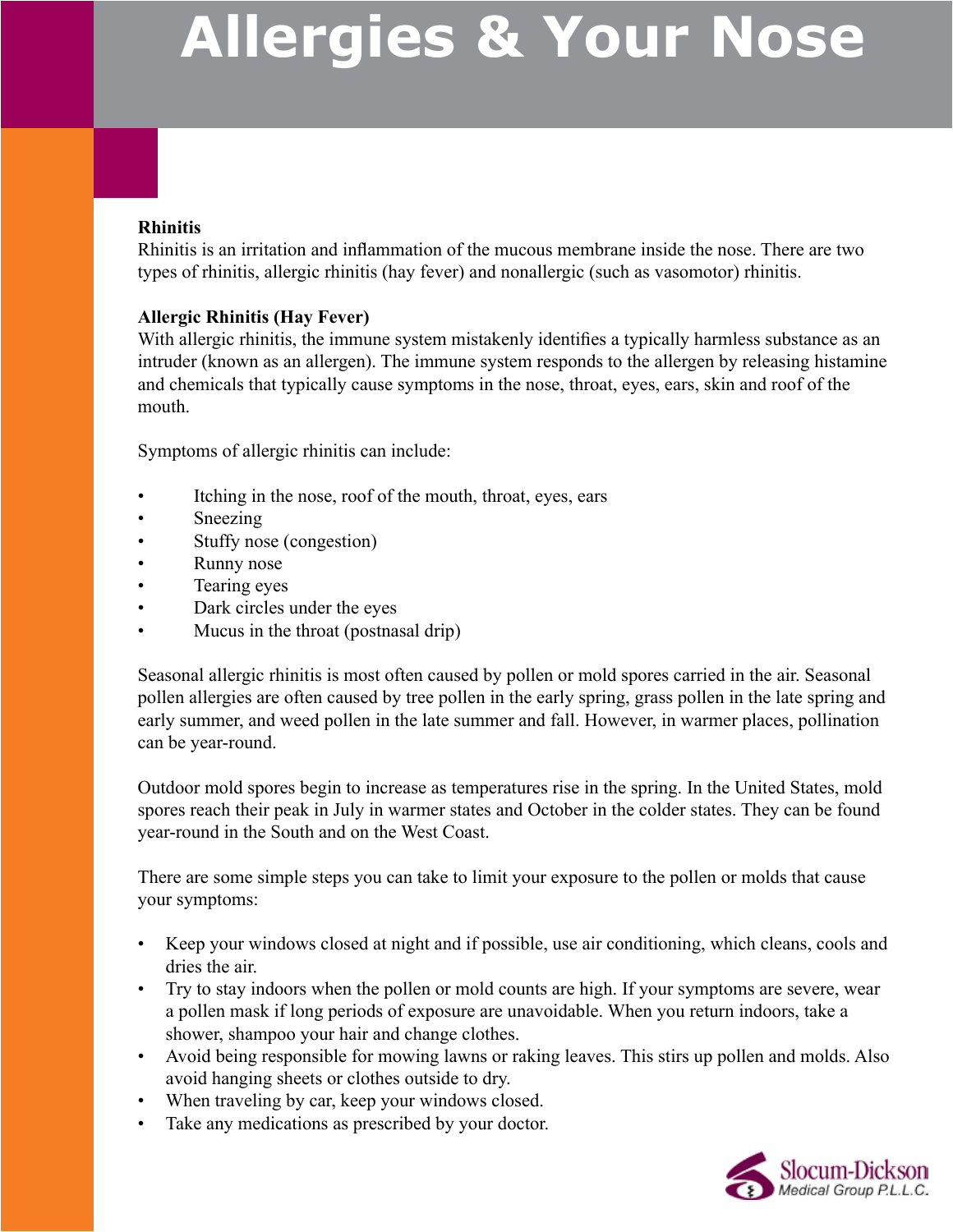Allergic rhinitis can also be triggered by common indoor allergens such as dust, pet dander, or mold. This is called perennial allergic rhinitis, as symptoms typically occur year-round. To help alleviate your symptoms, you will want to take steps to reduce these allergens in your house as much as possible.

To help treat allergic rhinitis, your doctor may prescribe immunotherapy (allergy shots) or medications to decrease allergic rhinitis symptoms including nasal corticosteroid sprays, antihistamine pills, nasal antihistamine sprays or decongestant pills.

#### **Nonallergic (such as Vasomotor) Rhinitis**

Nonallergic rhinitis involves chronic sneezing or having a congested, drippy nose with no apparent cause. The symptoms of nonallergic rhinitis are similar to those of hay fever (allergic rhinitis), but usually do not include itchy nose, eyes or throat.

Triggers of nonallergic rhinitis symptoms vary and can include certain odors or irritants in the air, changes in the weather, some medications, certain foods, and chronic health conditions. A diagnosis of nonallergic rhinitis is made after an allergic cause is ruled out.

The treatment options for non-allergic rhinitis include nasal corticosteroids, nasal antihistamines and nasal saline formulations. If nasal congestion is a major problem, decongestant pills or sprays can be used (with caution).

You can also try these tips to help reduce discomfort and relieve the symptoms of nonallergic rhinitis at home:

**Stay hydrated.** Drink plenty of liquids, such as water, juice or noncaffeinated tea. Avoid caffeinated beverages, which can cause dehydration and aggravate your symptoms.

**Humidify.** Set up a humidifier in your work or sleep location. Or breathe in the steam from a warm shower to help loosen the mucus in your nose and clear your head of stuffiness.

**Rinse out your nasal passages.** Use a specially designed squeeze bottle, saline canister or Neti pot to rinse your nasal passages. Nasal rinses can help clear thickened secretions and bacteria from your nasal passages.

**Blow your nose.** Regularly and gently blow your nose if mucus or irritants are present.

### **Long-term effects of rhinitis**

Nasal polyps. These are soft, noncancerous (benign) growths that develop on the lining of your nose or sinuses due to chronic inflammation. Small polyps may not cause problems, but larger ones can block the airflow through your nose, making it difficult to breathe.

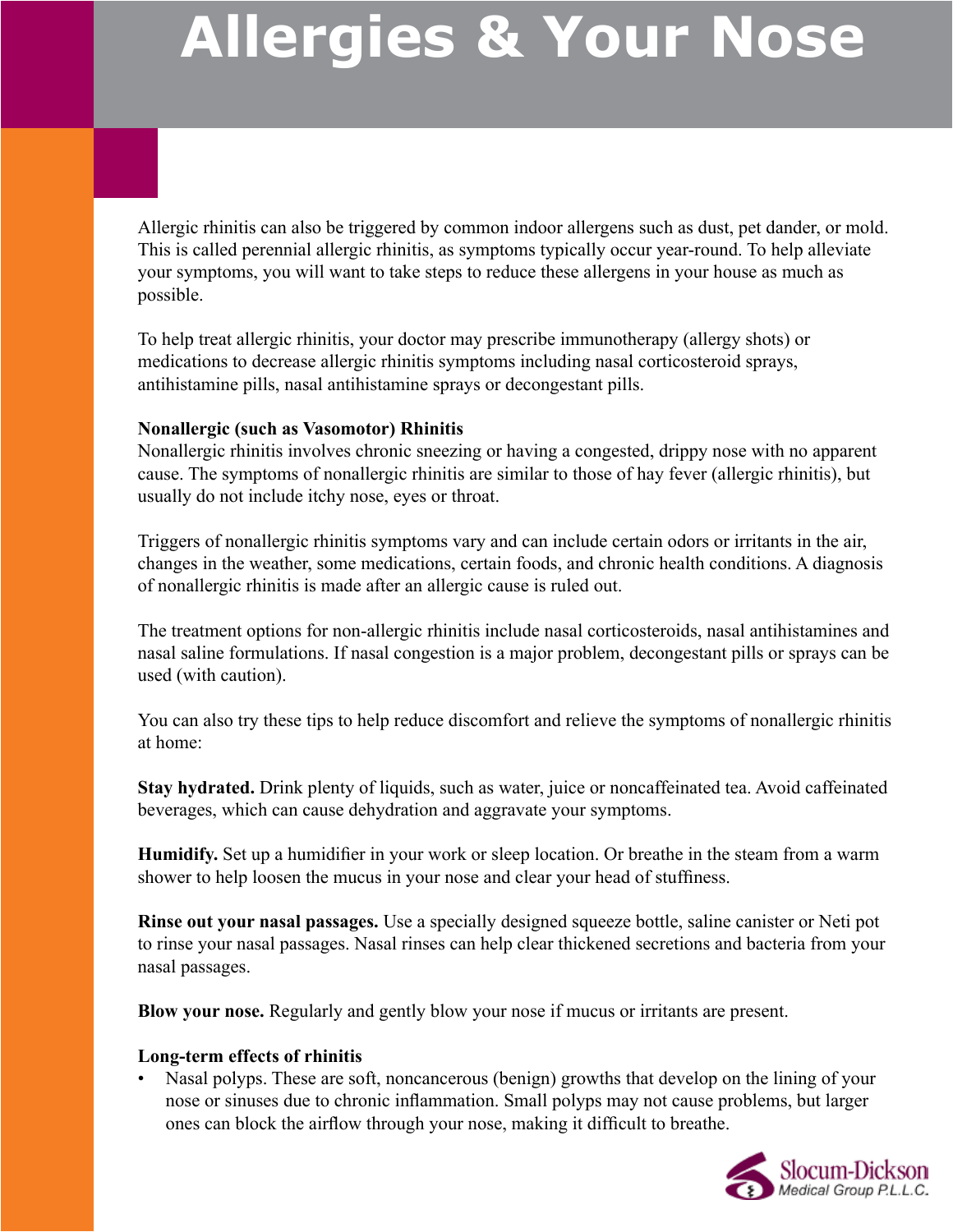- Chronic sinusitis. Prolonged nasal congestion due to rhinitis may increase your chances of developing sinusitis. When sinusitis lasts for longer than 12 consecutive weeks, it's referred to as chronic sinusitis. Sinusitis causes pain, tenderness and swelling around your eyes, cheeks, nose or forehead.
- Middle ear infections. Increased fluid and nasal congestion may lead to middle ear infections.
- Sleep disorders. Chronic nasal congestion can contribute to sleep disorders such as snoring and obstructive sleep apnea, because the nasal airway is the normal breathing route during sleep.
- Fatigue. Fatigue may result from breathing difficulty associated with nasal congestion. Fatigue is one of the most common, and most debilitating, allergic symptoms. It not only affects quality of life, but has been shown to affect school/work performance.
- Dizziness

### **What are the sinuses?**

The sinuses (also referred to as paranasal sinuses) are air-filled cavities located within the bones of the face and around the nasal cavity and eyes. Each sinus is named for the bone in which it is located:

- Maxillary sinus- one sinus located within the bone of each cheek
- Ethmoid sinuses- located under the bone of the inside corner of each eye, although this is often shown as a single sinus in diagrams, this is really a honeycomb-like structure of 6-12 small sinuses.
- Frontal- one sinus per side, located within the bone of the forehead above the level of the eyes and nasal bridge.
- Sphenoid- one sinus per side, located behind the ethmoid sinuses.

These cavities lighten the weight of the skull. They also filter, warm and moisten the air you breathe and give resonance to your voice. The sinuses are lined with very fine hair-like cells called cilia. The cilia help drain mucus through the sinus passages into the nose.

#### **What is sinusitis?**

Sinusitis (also referred to as rhinosinusitis or a sinus infection) occurs when the sinus openings become blocked or too much mucus builds up causing one or more of the cavities to become inflamed or swollen. Sinusitis affects about 1 in 8 adults annually.

There are several types of sinusitis:

**Acute-** lasts up to 4 weeks. Most acute sinusitis starts as a regular cold from the common cold viruses and then becomes a bacterial infection.

**Subacute-** lasts 4 to 12 weeks

**Chronic-** lasts more than 12 weeks and can continue for months or even years. The cause of chronic sinusitis is believed to be a combination of swelling and infection.

**Recurrent-** 3 or more acute sinusitis episodes within a year.

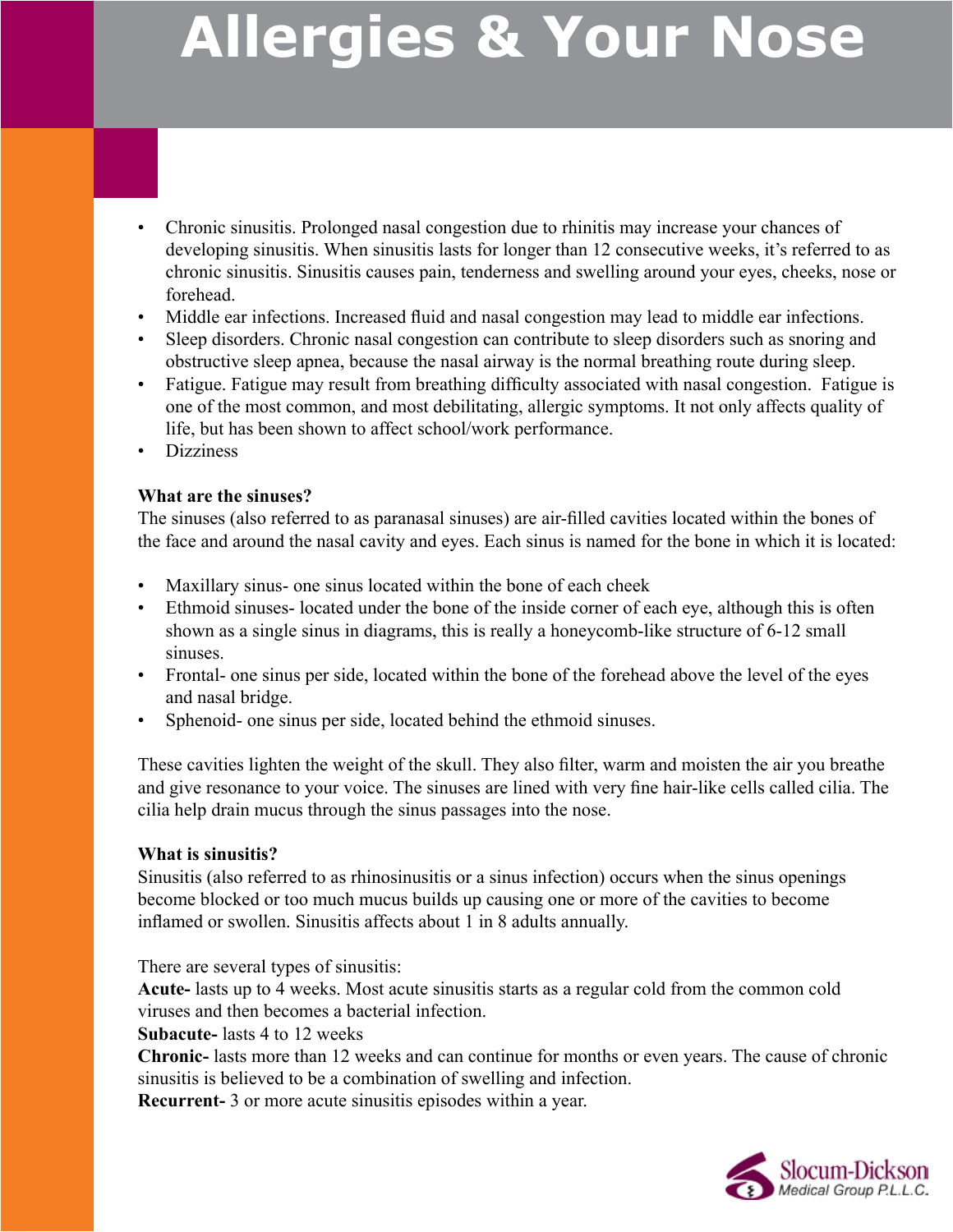### **Symptoms**

Symptoms of sinusitis often include:

- Pressure or tenderness around your nose, eyes, and/or forehead
- A stuffy nose
- Thick, discolored nasal drainage
- Post-nasal drip in the back of the throat
- Bad breath
- Cough
- Head congestion
- Ear fullness
- Headache
- Toothache
- Tiredness or weakness
- Fever

#### **Diagnosis**

In order to diagnose sinusitis, your doctor will take a detailed history and perform a physical examination. Common tests can include allergy testing, sinus CT scans, or a sample of your nasal secretions or lining.

Your doctor may also perform an endoscopic examination. This involves inserting a narrow, flexible endoscope (a device with a light attached) into the nasal cavity through the nostrils after local anesthesia. This allows your physician to view the area where your sinuses drain into your nose in an easy, painless manner.

#### **Causes**

Sinusitis generally occurs when viruses or bacteria and occasional fungi infect the sinuses (often during a cold) and begin to multiply. Part of the body's reaction to the infection causes the sinus lining to swell, blocking the channels that drain the sinuses. This causes mucus and pus to fill up the nose and sinus cavities.

People with allergic rhinitis (hay fever) also have a higher risk of developing sinusitis because allergies can cause swelling of the sinuses and nasal mucous linings. This swelling prevents the sinus cavities from draining, and increases the chances of developing secondary bacterial sinusitis. Problems with the structure of your nose, such as narrow drainage passages, nasal polyps or a shifted nasal septum (the bone and cartilage that separate the right from the left nostrils) can also cause sinusitis.

Many patients with recurring or chronic sinusitis have more than one factor that puts them at risk of infection. So, an accurate diagnosis is essential.

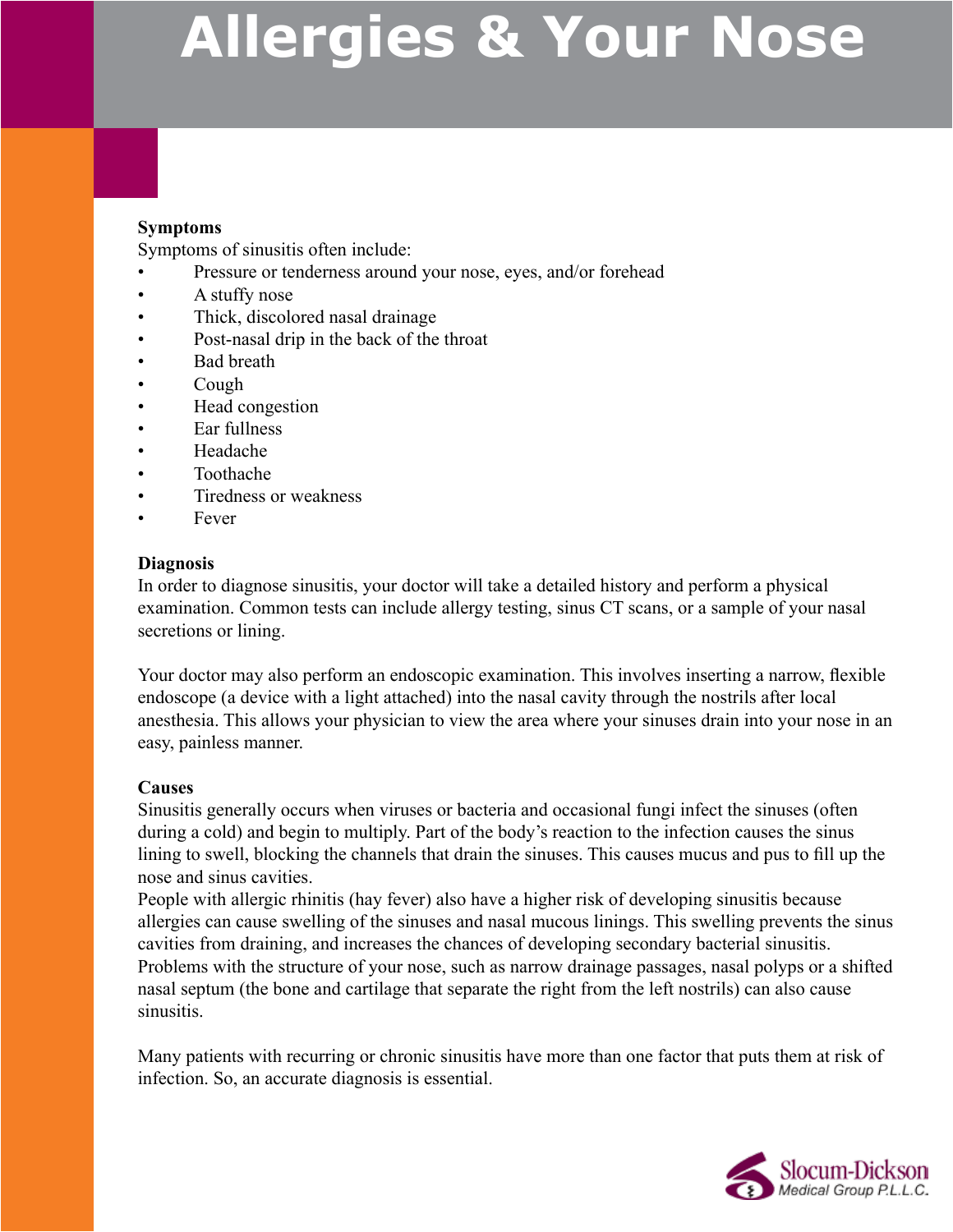#### **What are the long-term effects of untreated sinusitis?** Asthma flare-ups. Chronic sinusitis can trigger an asthma attack.

Meningitis. This infection causes inflammation of the membranes and fluid surrounding your brain and spinal cord.

Vision problems. If infection spreads to your eye socket, it can cause reduced vision or even blindness that can be permanent.

Aneurysms or blood clots. Infection can cause problems in the veins surrounding the sinuses, interfering with blood supply to your brain and putting you at risk of a stroke.

### **Treatment**

**Antibiotics** are standard treatments for bacterial sinusitis. Antibiotics help eliminate sinus disease by attacking the bacteria that cause it, but until the drugs take effect, they do not do much to alleviate symptoms. Some over-the-counter medications can help provide relief.

Overuse and abuse of antibiotics have been causing a major increase in antibiotic resistance. Therefore, patients with sinus symptoms should consider taking an antibiotic only if symptoms (including discolored nasal discharge) persist beyond 7-10 days.

**Nasal decongestant sprays** can be helpful if used for no more than three to four days. These medications shrink swollen nasal passages, facilitating the flow of drainage from the sinuses. Overuse of topical nasal decongestants can result in a dependent condition in which the nasal passages swell shut.

**Antihistamines** block inflammation caused by an allergic reaction so they can help to fight symptoms of allergies that can lead to swollen nasal and sinus passages. Mucolytics such as quaifenesin found in Mucinex can help mobilize the mucous from sinuses and lungs.

Nasal decongestants and antihistamines should be used with caution. Some of these drugs contain drying agents that can thicken mucus. Only use them when prescribed by your doctor. They can effect blood pressure, aggravate heart disease, cause insomnia and urinary retention. Also in some instances can aggravate certain types of glaucoma.

**Topical nasal corticosteroids** prevent and reverse inflammation and swelling in the nasal passages and sinus openings, addressing the biggest problem associated with sinusitis. Topical nasal corticosteroid sprays are also effective in shrinking and preventing the return of nasal polyps.